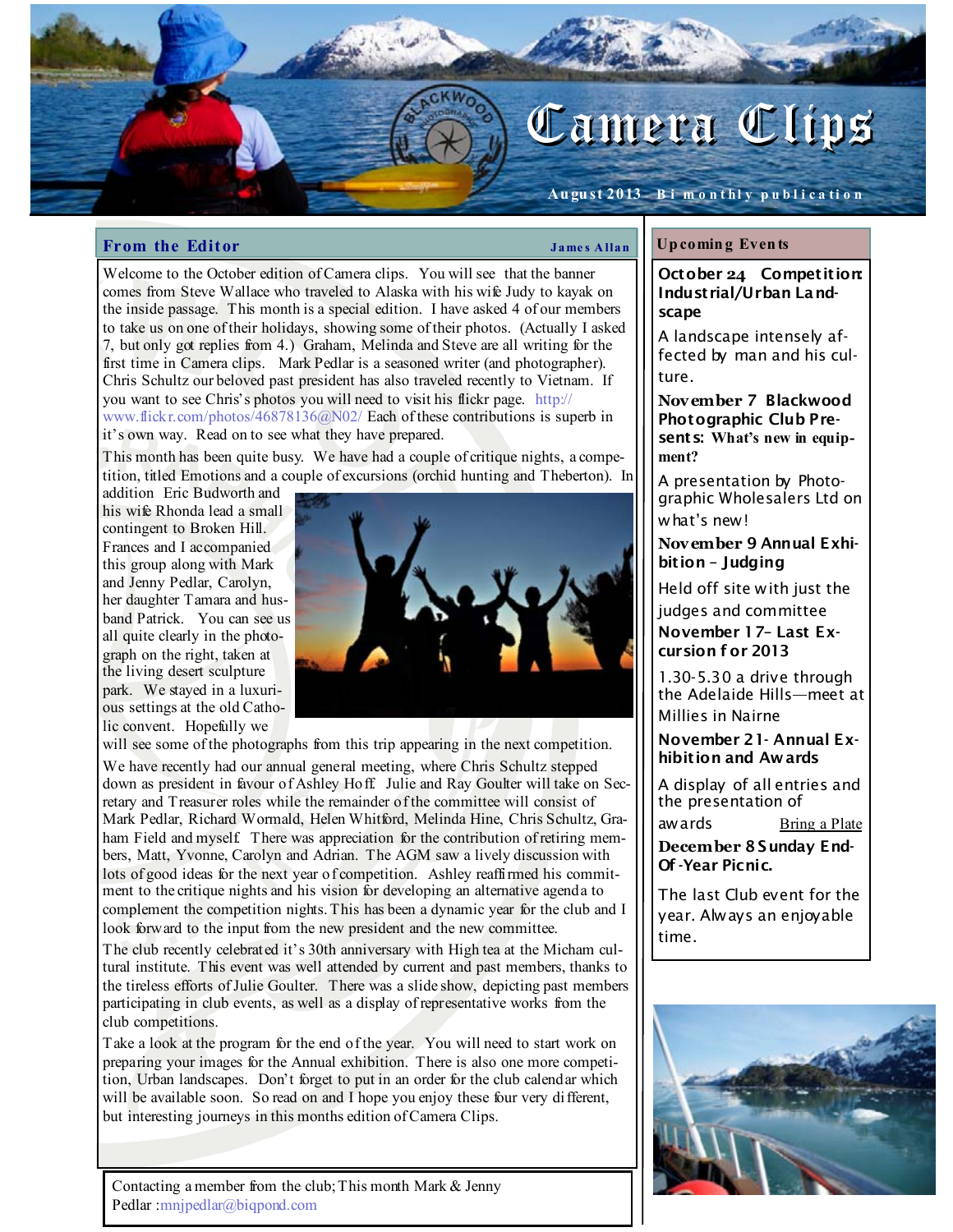## Philippines Graham Brice

### Hi James

Thanks for the opportunity to submit some images for your scrutiny re the 'travel' focus of your next newsletter. I've selected these for reasons that i hope I'll make plain.

It might be too many, just use what you want, but my 'story' will weave them all together.

I'd like the reader to be dropped in the midst of these images without too much introduction - as that's exactly how i came be involved in a small group at the invitation of the 'people's church' - the United Church of Christ of the Philippines…to be led by them and their pa rtner organisations, on an 'immersion' tour, of two weeks, through Luzon, starting the capital Manila. That's enough of an introduction.



Picture 1 – Everyday, you and I sip from containers, use wallets and purses, ride on or in vehicles, handle electronic gear, even sit on toilet seats tha t the world's poor have helped bring into being. Their wages are miniscule by comparison with ours. We were on a journey to meet some of these people, and hear their stories. The first one I snapped through the glass window of our van as we crawled through steamy, oppressive Manilan heat. There they were, those 'workers' who carry our world on their shoulders, our privileges and even our aspirations perhaps, while we remain mostly in blissful ignorance of their struggle. Jammed into a Jeepney, ingeniously crafted 'home made' bus system of the Philippines (google it, it has a fascinating history!) - no air cons, not even windows, or seatbelts. It is cheap, reliable transport, but it comes a t terrible price. They breathe the disgusting smog of a city that's forgotten it's poor - day in day out.

Picture 2. — We had a rrived at our final destination of this particular day. We were walked through the 'neighbourhood' to meet the locals and begin to lea rn of their stories. This 'delegation' that i was part of, was not there to 'take pictures', but we all did. I was under explicit instructions to take 'lots' for my church, Pilgrim UCA, in the city, as we were beginning to expand partnership with the Manila region, though it ha d had one for many years further north, where we were to head la ter…But I wanted to just 'blend in' - not be perceived as 'the photographer'…and I was pretty new to my shiny DSLR and very conscious i was on a huge and very rapid learning curve. So here we were - not 'sight seeing' but humbly being led by our Filipino hosts/guides, and beginning real dialogue about real people in real communities. And it was approaching dusk, very overcast - and there's no way I was going to use a flash unless i absolutely had to…So here was one of the 'village elders', proud and strong, but fragile. Something drew me towa rd her, we exchanged smiles for a few seconds as we walked on to try to keep up with the guide….then i stepped back and tried to just acknowledge her status, wisdom, and grace. That was my aim anyway…





### Picture 3. - Just on a bit, a normal, everyday, evening event - I imag-

ined - so tha t struck me too…the richness of the sense of community between everyone, and the babies /everywhere the babies! (still birth control is rare and under catholic influence I think)... against the back drop of the most humble dwelling i'd seen in a while…just a 'suburban' twilight scene of outer Manila. Getting together to exchange stories and keep up with events. Our equivalent of facebook perhaps…It turned out, this whole community had already been'kicked out' of Manila, from what we would call 'shanty housing', obviously in the way of the Big End of Town's plans for development to satisfy the needs of the top 3% of Filipino society. that is going on everywhere…we were told.

Picture 4. - We'd got back in our vans and were taken a few k's to the 'other end' of this huge sprawling village/community on the fringes of Angeles City, and her was a serious pasttime for the wa rm Filipino evenings…and here clearly was the heart of youth entertainment and technology - the pool table. I think it speaks for itself, but I'd be interested to hear what you, the readers, thinks it speaking…as we all have different perspectives. I was the only one who stopped to 'shoot' this scene - in fading light i did resort to a stopped down flash, nothing fancy - and I know little about flash photography anyway, so this one has had a bit more work on it in Light room to remove some blown highlights, and to bring up some shadows..

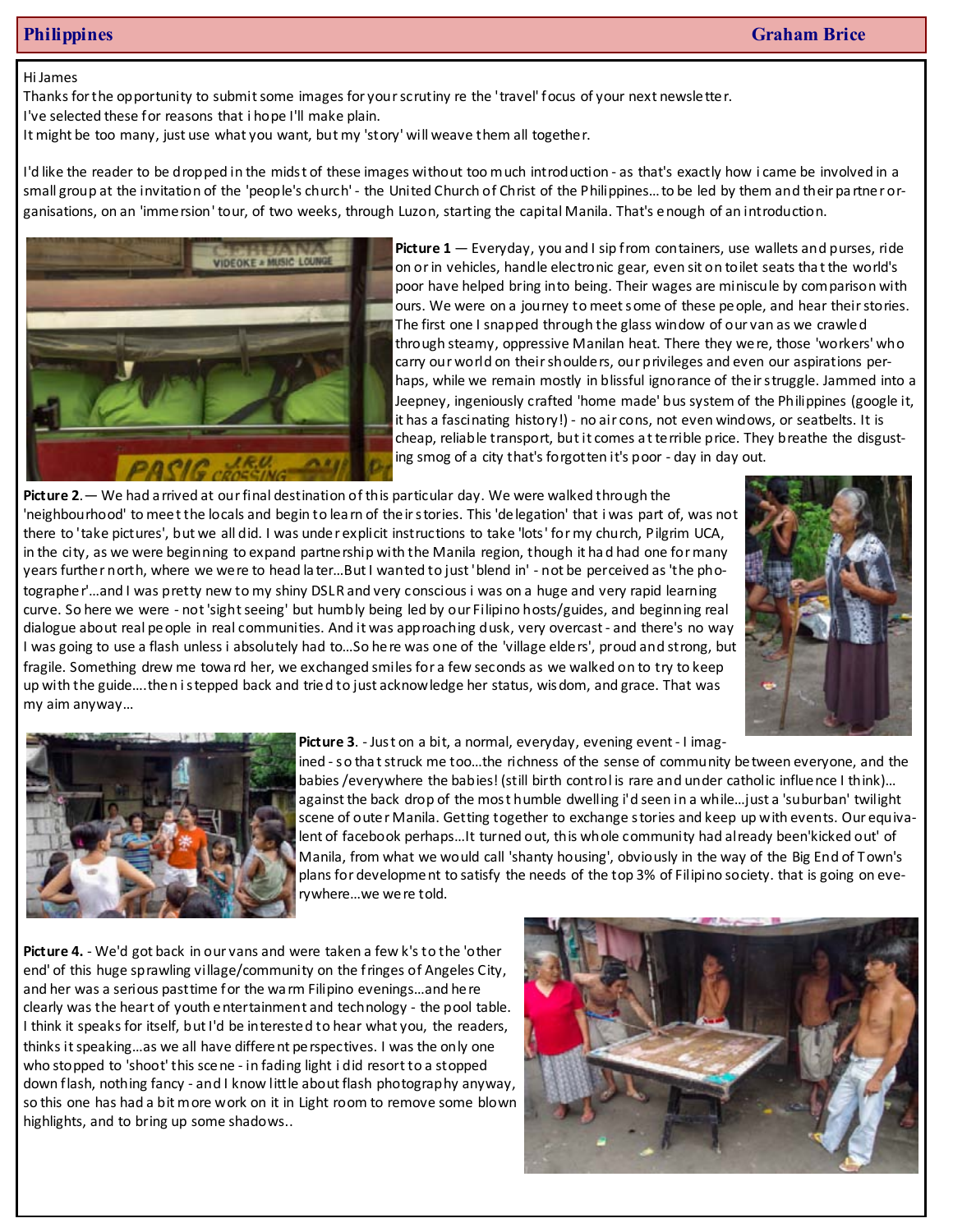

Picture 5.— No. We hadn't moved on. This is the same place. Same community. Same extraordinary, resilient, beautiful, battling people. The pool table was on the left side of the bridge. So that is the other 'centre' of this Angeles community, where we hope to keep building a meaningful relation ship through our partner church leaders. Picture 6. Same place. Can you feel her joy in welcoming us to her playground? - under the bridge. I had to hold back tears many a time in the Philippines, I think this was one of them. Picture 7. One of our guides, who spoke several Filipino languages fluently as he'd been there a while...tho he is an Aussie too....had obviously had quite a chat with this chap. I was just relaxing, taking it all in, as the sun was sinking behind the riverbank next to the bridge. I have no idea how i captured this moment of 'see you later - thanks for coming - or 'let's start a new partnership beginning 'now' (which is what I imagined it was about)…I guess it was just lucky…



Picture 8. - Caught in the traffic. Later that week...this struck me as a powerful symbol of the nation. So much hope, aspiration and genuine goodwill for women in particular…but there it was. Stuck in the traffic. The traffic of greed. Th e traffic of rampant corruption. And above all, of leaders hell-bent on a path to lift the lives of the fragment few at the expense of the poorest of the poor.

Picture 9. - One of the most courageous people I have ever met or am ever likely to meet. She told us the raw, statistical facts. Then put names to the statistics…Horrifying, shocking, undeniably preventable patterns of a nation that must be brought to account. Every couple of days she updates their website with more stories of abductions, bombings, or disappearances. In graphic detail so they are impossible to refute. Nothing will silence her or her organisation. You can learn more at karapatan.org. We were just, well, gobsmacked. I tried to convey something of her irrepressible commitment to stand in solidarity with the politically 'unfavourable' to the Aquino



regime. I can send a report on this to anyone who is interested. But you will need a strong stomach. I wanted to finish with her, the CEO of the organisation, who so generously gave us her precious time - as she is but one voice trying to make a real difference for the people from Picture 1, and all others in between. We meet many many others, including one who's son had been mowed down, shot when protesting pathetic wages - and we heard stories of the worst even in the history of modern journalism when 34 local and international journalists were massacred to stop them reporting on a challenge to one of the warlord/mayor's rule in the Southern Philippines.

We came home, immensely grateful but very shaken. How could our Asian neighbourhood be so fraught, but more importantly, what can we do, to make a difference. That dialogu e continues, guided by our wonderful hosts.

On a technical note, as i was quite 'raw' to the DSLR world, I shot in JPG - as I was fearful of bigger file sizes filling my 'cards' and not having enough to last two weeks. I also didn't always have the right setting as there was zero time for preparation for nearly every shot we took, and usually rather challenging light conditions… I have a few other images that i personally think are better photographically and I am hoping to sell them (at fundraiser on October 25 in the city) to support the Angleles community, so I'd be keen to talk to anyone who might be able to help me choose the best ones…but I thought it was more important to attempt to tell something of the narrative of image - the real purpose for being there, which was not to take pictures at all. Th at was just a byproduct…Still, I hope some of them might help some voices be heard that otherwise would have remained silent. I'd be grateful for any 'travel' or photojournalist hints. It's been great to join the club just after i got back. Thanks for all your guidance and interest.

Since they were taken, in May this year, not only have their been more disappearances, etc…but there's been a massive flood that hit Manila and displaced the equivalent of 3/4 of Adelaide's population, and this 'bridge' community may have been in trouble. W e are trying to find out more…but the organiser has been very unwell and we await further news…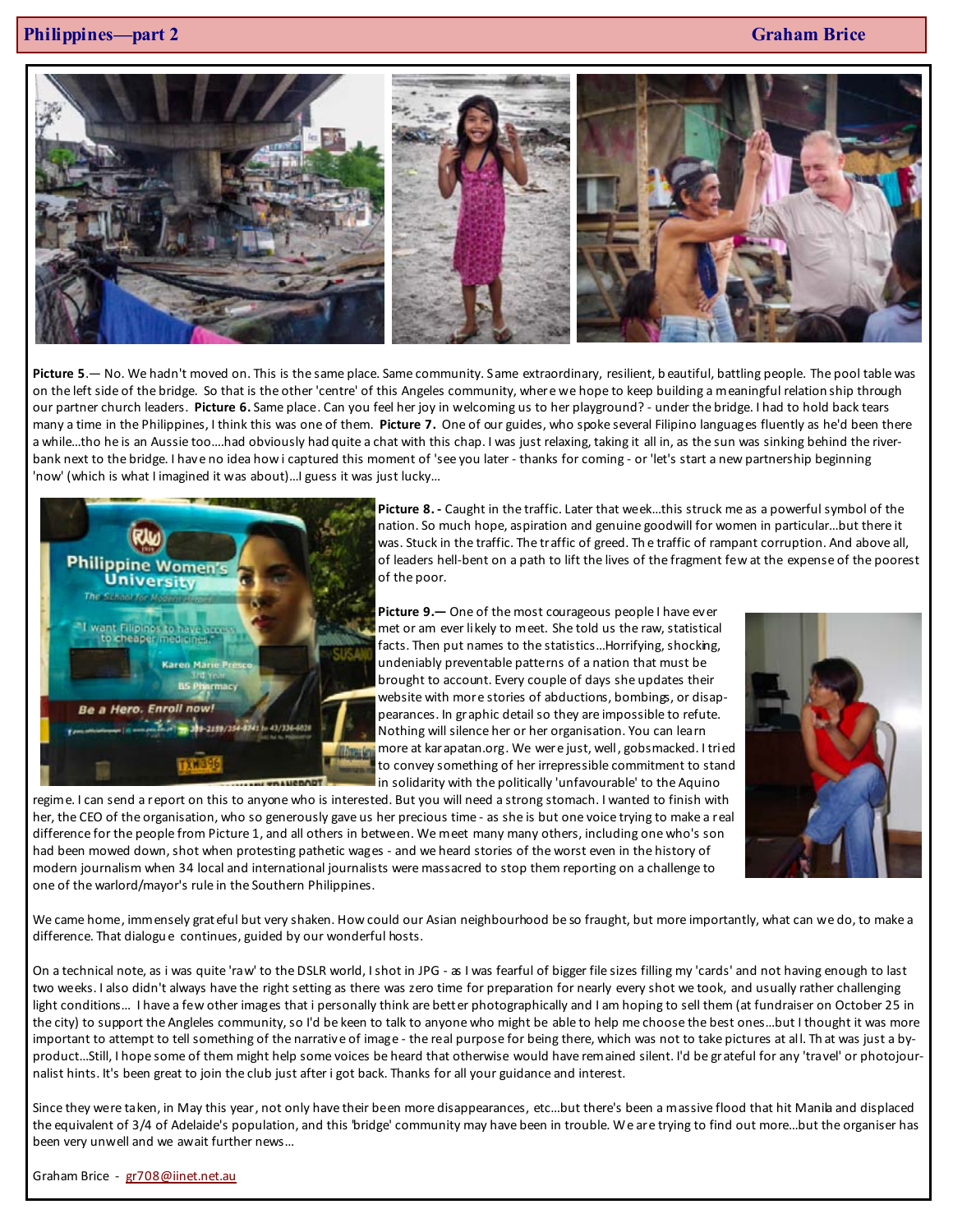

According to National Geographic, the aim of travel photography is to capture the particular look, character and ambience of each place we visit. I am very fortunate to have had the opportunity to travel quite extensively since my childhood, and my interest in photography definitely started with taking 'holiday snaps' on various family trips overseas. Travel photography still remains a great source of interest and inspiration for me.



On my first trip to Scotland, a few years ago, I had many preconceived ideas about what I would find to photograph there. Of course I expected to see historical monuments on every corner – castles, churches, ancient villages and relics from hundreds, even thousands, of years ago. And I was not disappointed! You certainly don't have to be an avid history buff to appreciate the enormity of what people achieved so long ago with so little machinery and even less technology. I also expected to see spectacular scenery – lochs, glens, rolling green hills dotted with sheep and impres-



sive coastal views. The weather was kind for most of the trip and so this too did not disappoint.

I did not however, expect to be overwhelmed by a sea of yellow daffodils as far as the eye could see, almost everywhere I turned - fields of yellow, window boxes, pot plants and random clumps of golden flowers growing under every tree. Even the median strip on the main road into Dundee had been transformed into a giant carpet of daffodils that stretched for miles. And I certainly did not envisage the need for countless roadside stops (and mad dashes across muddy paddocks) in pursuit of the perfect photograph of the beautiful, long- haired highland cow! And how cute are the calves? If I could have bought one home in my suitcase I most certainly would have!

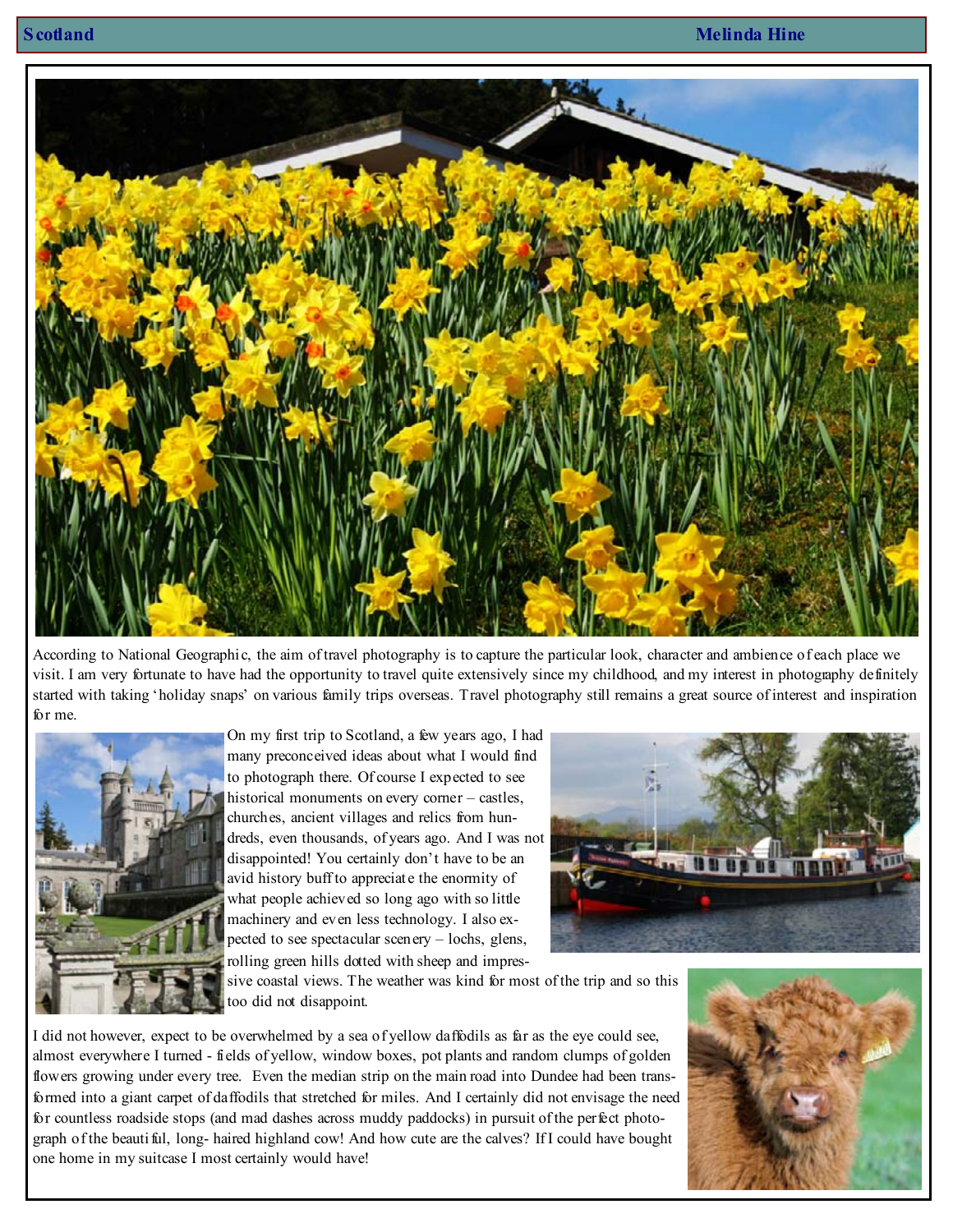

When James asked for some travel photos and a few words to go with them it did not take much thought to decide on our trip to the Alaskan Inside Passage in May 2008.

Although we spent three weeks in Alsaka, without doubt the highlight was our week spent on board the Homeshore. We decided against a ship with thousands of passengers and opted for the Homeshore, a 60 foot fishing boat which, after a clean and some extra cabins, spends the summer cruising the Inside Passage. On board were six passengers and a crew of three. On six of the days we took the sea kayaks out for several hours, paddling into seduded inlets, through floating ice, past a wolf and a bear and out to an island covered with sea lions. We anchored each evening so we missed none of the sights we passed by moving after dark as the large ships, on tight schedules, are forced to do.



We were very lucky with the weather, May is the driest month in Alaska, so a spectacular scene was which ever way you looked. Possibly the only photographic "challenge" was ensuring every thing was dry but we were supplied with dry bags for our gear. These were carried in the kayak under the waterproof skirts worn at the waist and clipped around the cockpit of the kayak. For the most of the time we were in protected waters with very little swell so there was little problem in getting out the camera to capture one of those spectacular scenes.

I had bought my digital SLR just few months before the trip so was using the 18 - 55mm kit lens. This has since been replaced as my primary lens by a 17 - 70mm with a larger maximum aperture as the original lens proved to be a little short on quite few occasions. For this type of photography I use a polarising filter to get the full depth of colour possible, especially when there is mist

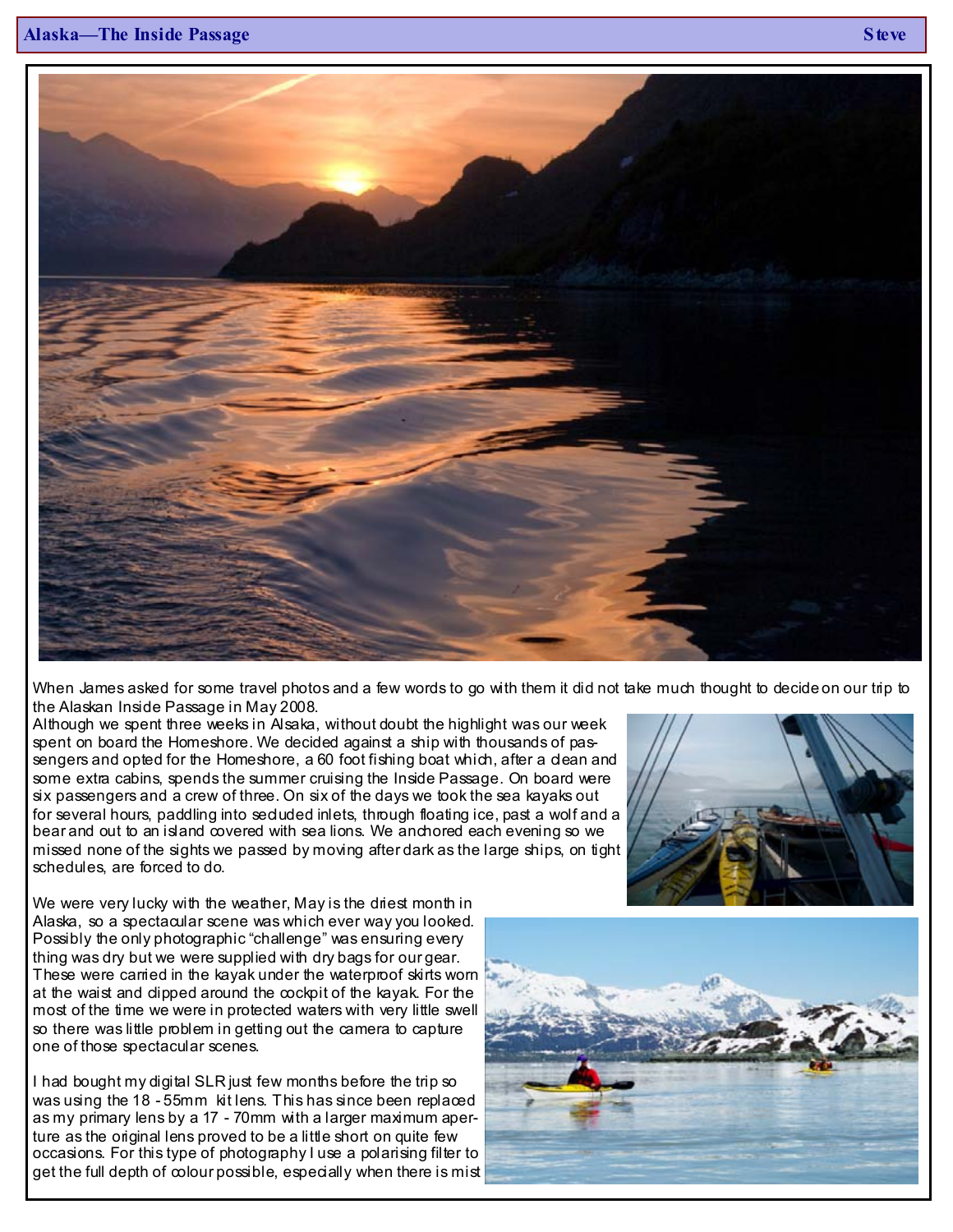## **London to Skye and back in Five Weeks.** Mark Pedlar **Mark Pedlar** Mark Pedlar

When migrants return to the land of their birth they run two risks. The first is being expected to spend the bulk of their time with relatives and friends who haven't spent the time to travel the 18000 k to see them in Oz. The second is visiting places of high emotional interest - maybe childhood haunts - they've changed! So when Jenny and I planned our June/July trip to the UK these two caveats were at the top of our minds. Our itinerary included known places of interest where we could accept the changes, selected friends and relations and places we'd not seen before.



Dr. Johnson said that "He who is tired of London is tired of life." So, we started with a week there. It's amazing how much more you see when you walk everywhere. From our studio apartment within a stone's throw of King's Cross we could walk past the British museum and through the Inns of Court to the Thames. Hidden in the Inns was Ede and Ravenscroft – wig and gown makers. Further south into Trafalgar square, you can go down to the river and Westminster along Whitehall and past the horse guards, or west along the Mall to Buckingham palace. If you're really enthusiastic you can climb the 500 or so stairs to the very top of St Pauls and view the capital's skyline.



Our week over, we picked up a Mini Cooper SD and set off to seek our fortune.

First south, to visit a friend in Sussex and a quick pass by Cowdrey Park with this grain store on staddle stones amongst its ancient buildings, and the timbered buildings in Godalming.

 From here we headed into the midlands to the Stratford on Avon area. About half way between Stratford and Birmingham is Wooton Wawen, home of Warwickshire's oldest church where this old dog appeared to be patiently waiting for his master. A little further west near Worcester we

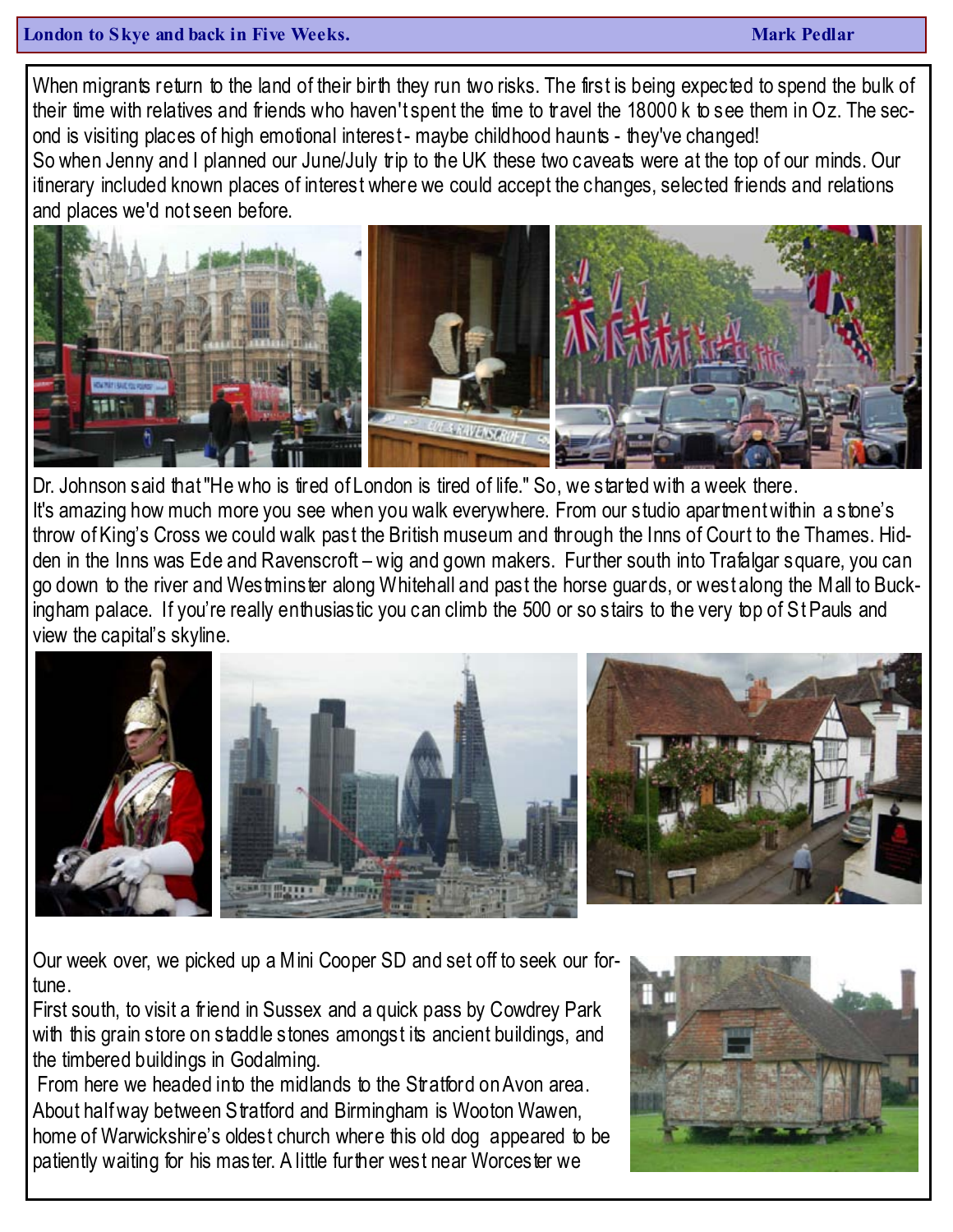## London to Skye and back in Five Weeks. (Part 2) Mark Pedlar Mark Pedlar

# found this Bumble Bee. This insect, iconic to the UK is said to be a flying impossibility. Aerodynamic theory demands that the bee's design would prevent it flying but the bee being blissfully unaware of this continues to fly anyway.



Then north to Heysham on the west coast just at the southern end of Morecombe Bay. Here, near the ruins of a Saxon church are these coffins or ossuaries carved in the bedrock on a cliff top.

We were gradually heading north to the Isle of Skye for a week in a croft with my brother and sister in law.

We decided to break the journey at Keswick in the Lake District And walk for a day. In fact we stayed three nights and got in two magnificent days walking on the fells. You can see Keswick and Derwent water in the background.



 Remember those "Lakeland" pencils you used at school. This is where they've been made for centuries. The locally mined graphite and available timber spawned an enduring industry. The weather wasn't all it could have been but it certainly didn't deter Cumberland's cricketers.

The other long term residents of the fells are the sheep. It is local custom/law that when you lease one of these farms the sheep come with it.



North again to Fort William to climb Ben Nevis. The UK's highest peak is no Himalaya at 1344m, but you do start the climb at 5m above sea level. The cloud base was 600m but we made the summit and back, 17km in 8 hours. At about 100m



we crossed a minor snowfield – a big change from the  $25^{\circ}$ C and sunshine down in Fort William.